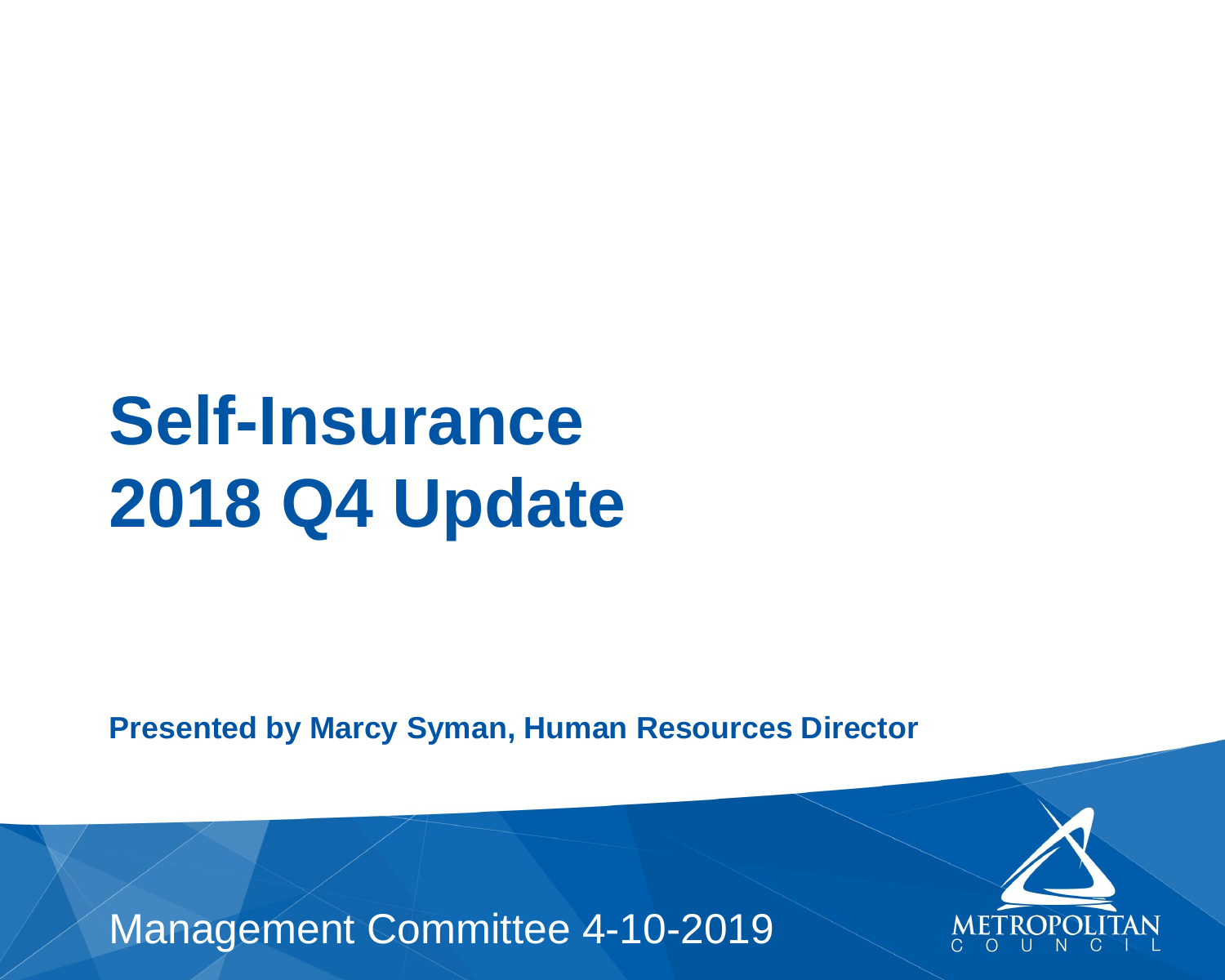A self-funded plan is where the employer….

- assumes direct financial responsibility for the costs of enrollees' medical claims
- contracts with a third-party administrator or insurer to provide administrative services for the plan
- buys stop-loss coverage to protect against very large claims

Compared to fully insured plan where….

• employer contracts with a health plan that assumes full financial liability for enrollees' medical claims and associated administrative expenses

# **What is Self-insurance?**

1



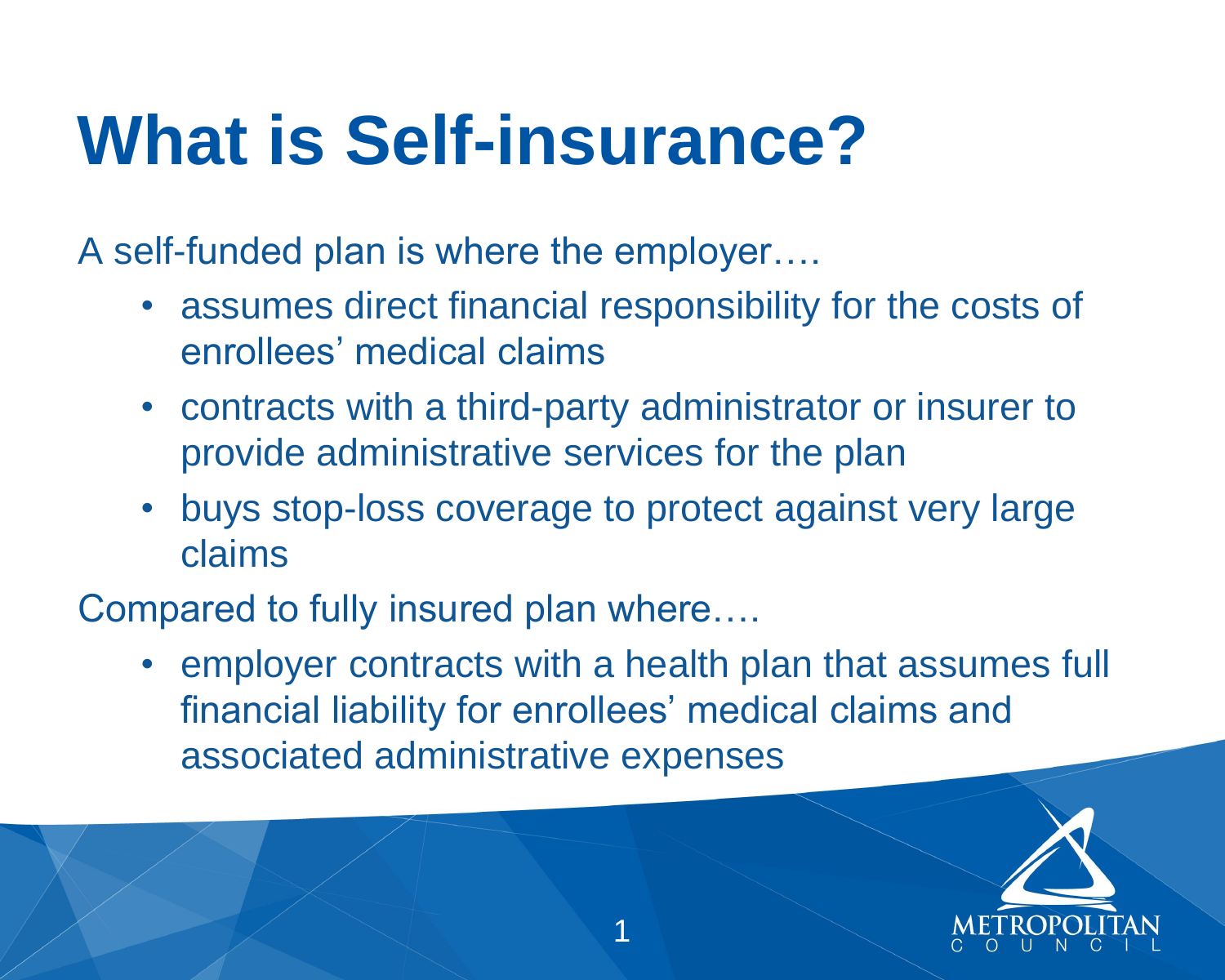- **Individual Stop Loss** 
	- Protects the plan against individual catastrophic claims above a specified amount per claim
	- Based on risk tolerance and ability to handle fluctuating claims experience
	- Current Council deductible: \$750,000
- Aggregate Stop Loss
	- Limit's the plan's exposure to large fluctuations due to a high incidence of claims
	- Based on a percentage of the expected claims
	- Dependent on the size of the covered group and employer's risk tolerance
	- Council is insured at the common level of 125% of expected claims

# **Stop Loss Insurance**

2



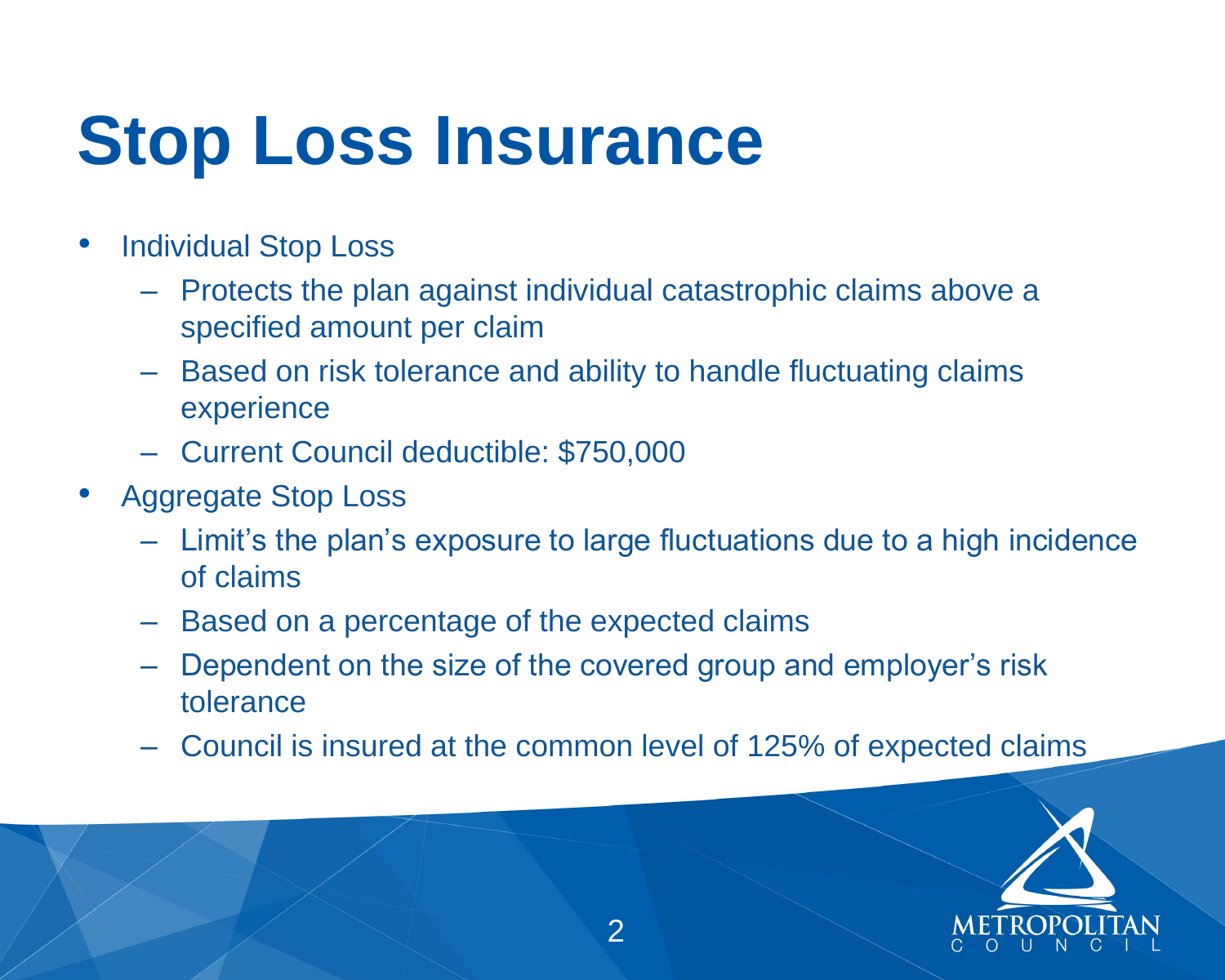Sound practice to establish reserves for unpaid claims liability to provide protection against unforeseen claims or expenses that could exceed the amount of "premium" revenue collected to cover overall plan costs

- Reserve categories:
	- IBNR: Claims Incurred But Not Reported (run-out) 8 – 12% of annual claims
	- Contingency for rate stabilization
	- Reserve for unpaid retention costs

Reserves are adjusted annually based on the current claim estimate and trend



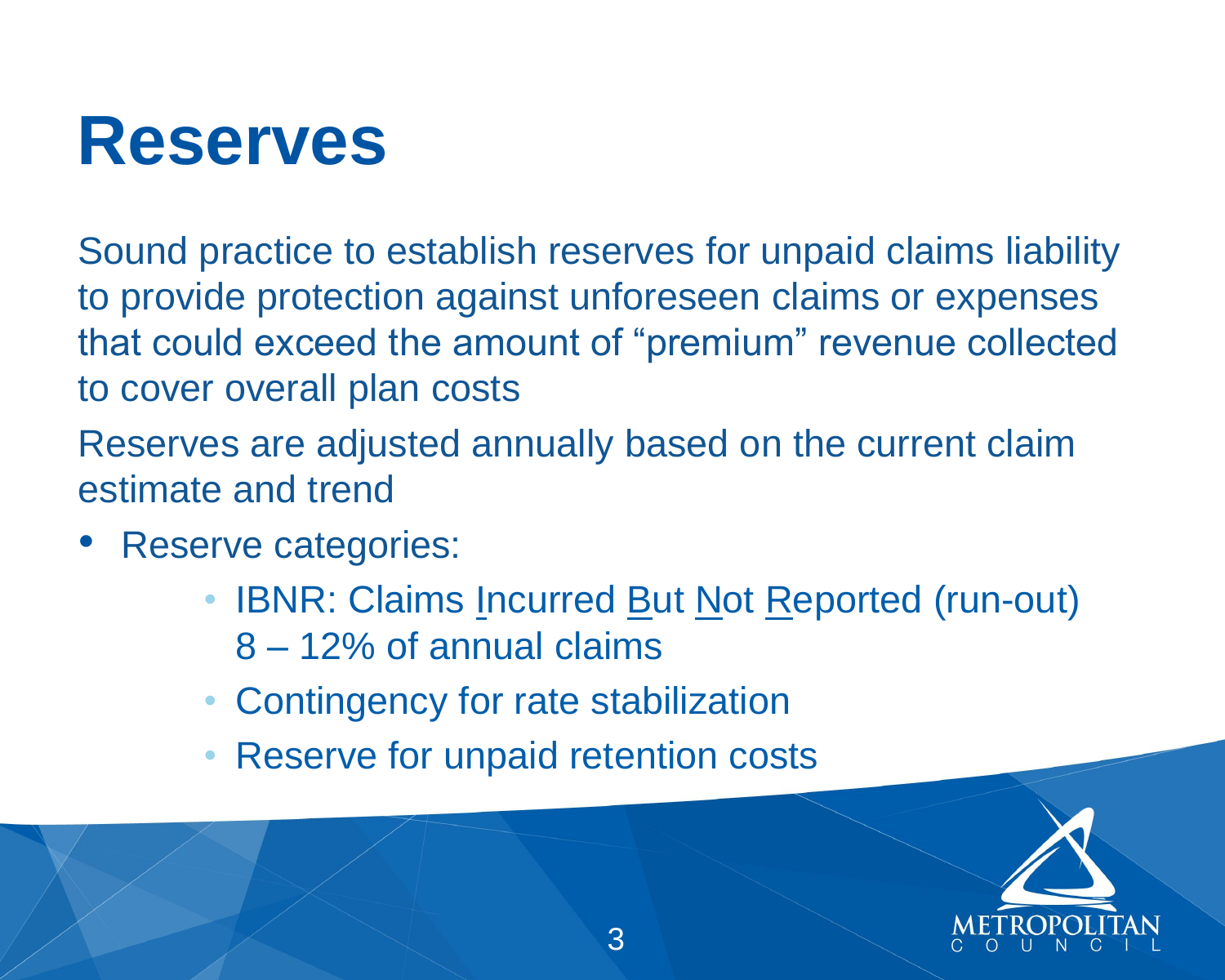- Reduction in taxes and administrative fees
- Reserves are held by the employer
- Employer determines the amount of acceptable risk
- Greater flexibility in plan design
- Pass-through savings
- Claims adjudication and administrative services are provided by a third party administrator
- COBRA requirement conform to state vs.

# **Advantages of Self Funding**

4





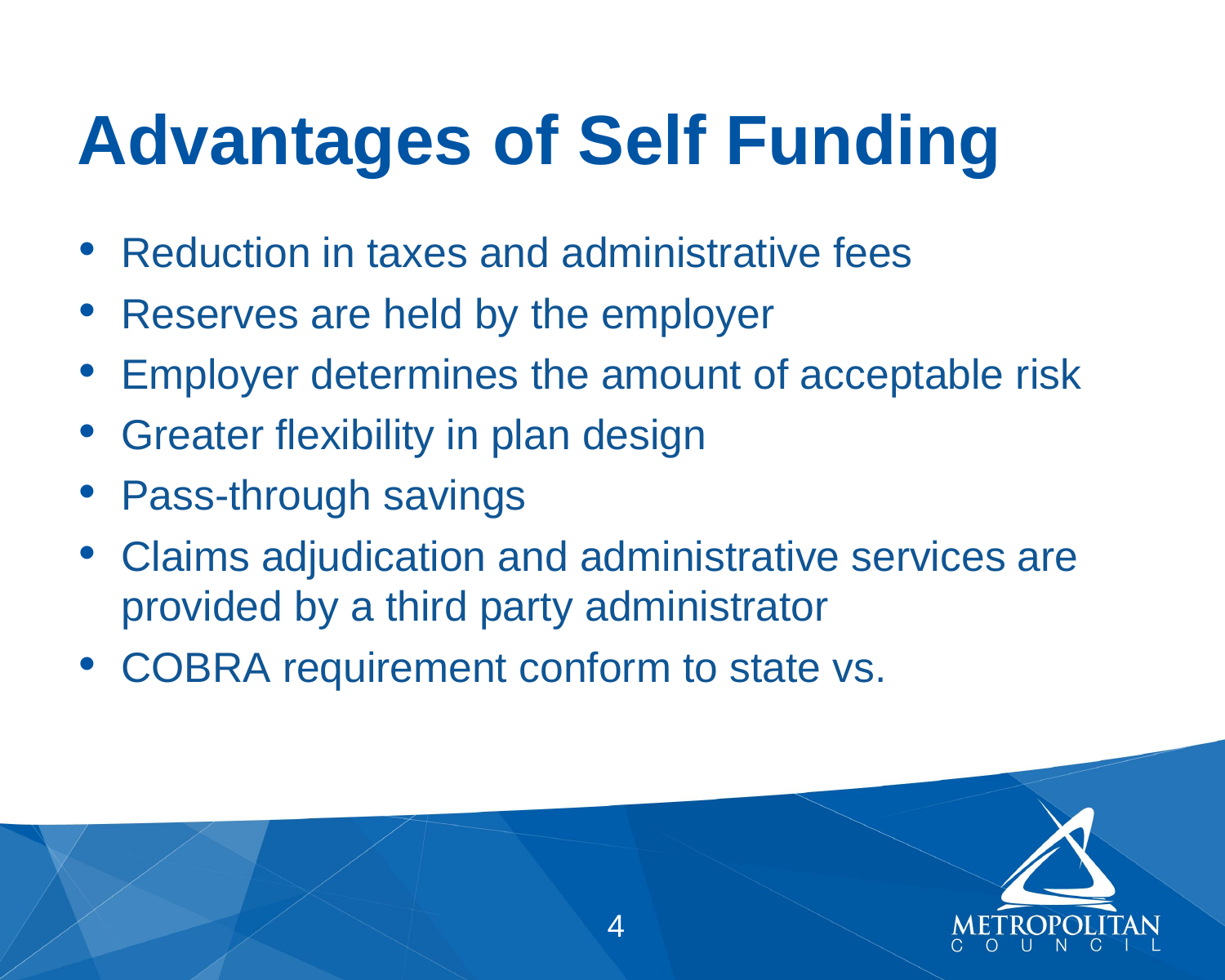- Medical: 2013
- Dental: 2014
- Savings to employees in the form of lower premium increases
- Savings to the Council in the form of lower taxes, administrative fees and premium increases
- Goal to have employer cover 80% of premiums employees cover 20%
- Currently cover 9,825 members

# **Council Self Insurance**



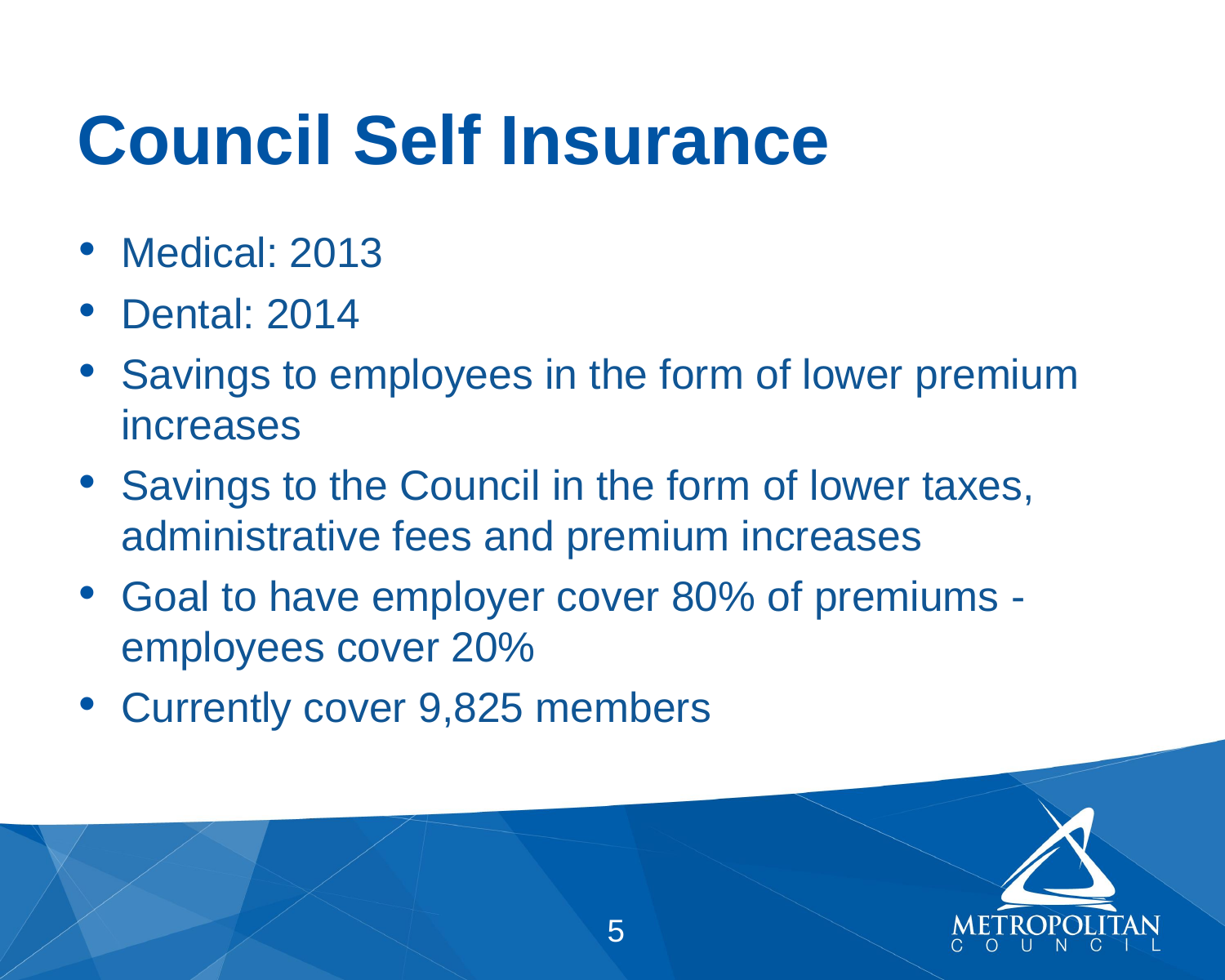

## **Self-Insured Plan Costs – Q4 2018 (Claims, admin fees and stop loss premium)**



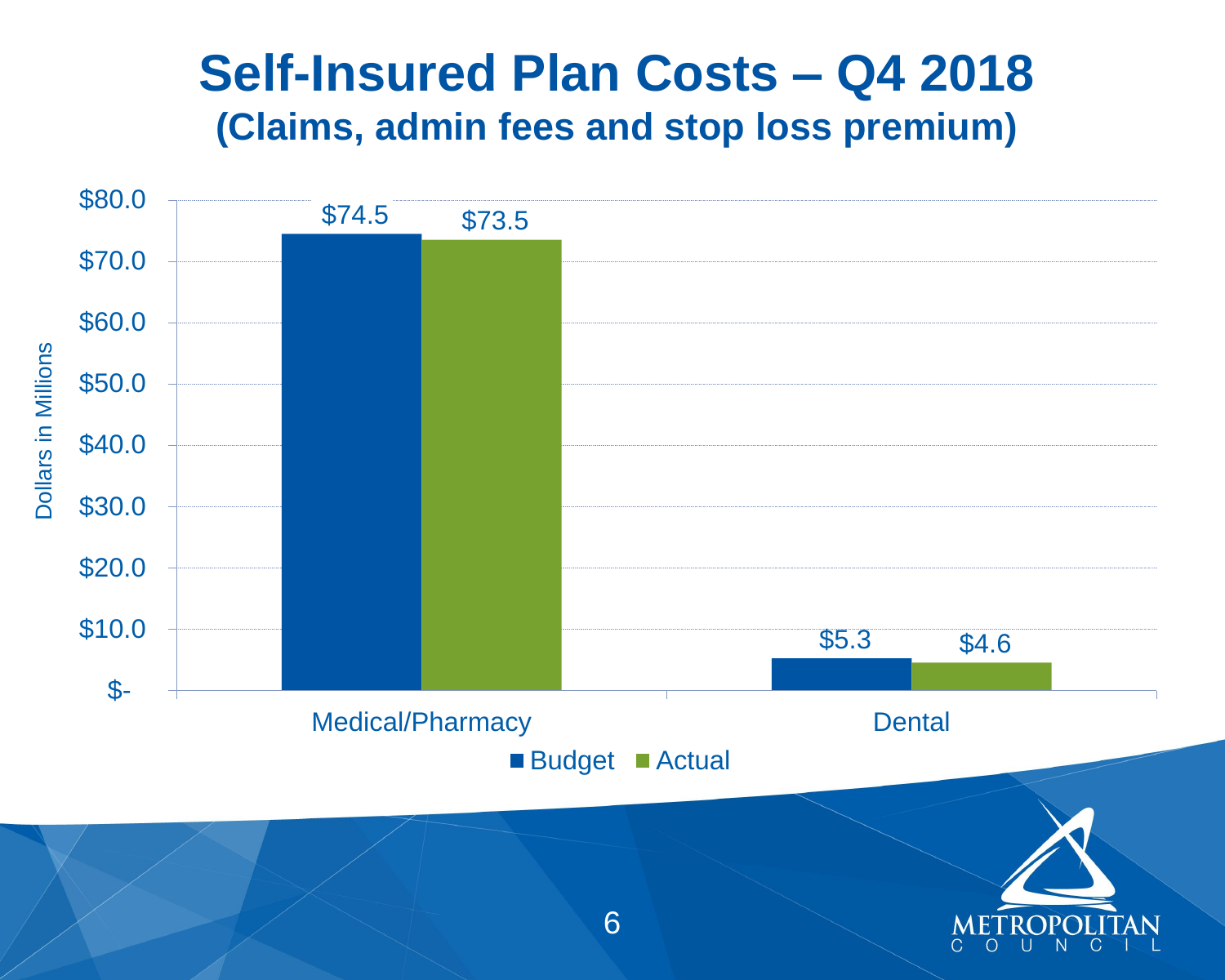## **Incurred Claims: Medical & Pharmacy**





| Oct<br>2018 | Nov | Dec |  |
|-------------|-----|-----|--|

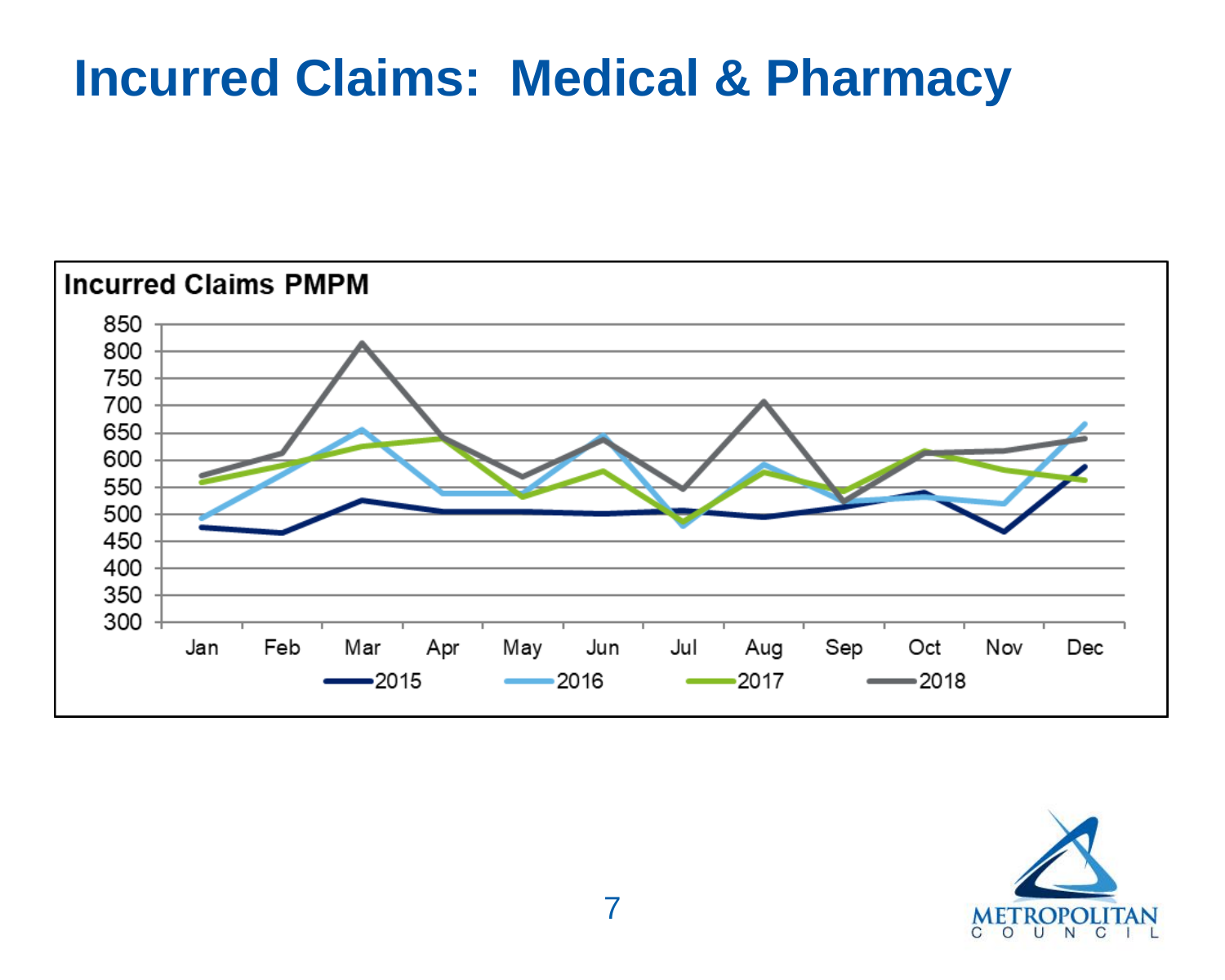## **Total Incurred Medical Claims Per Member Per Month (PMPM)**





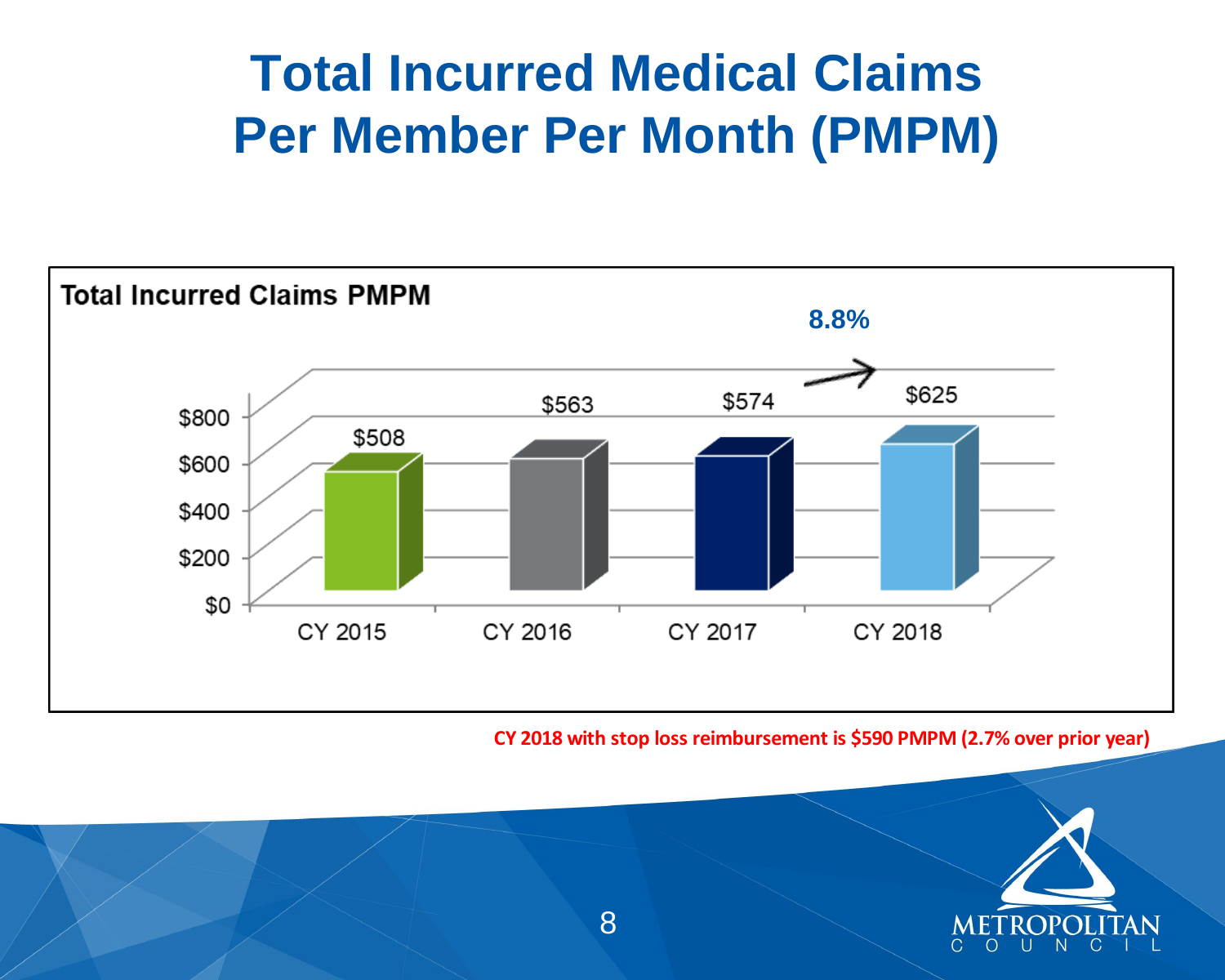# **Key Points**

- Medical Claims:
	- ❖ 1.8% increase compared to Q1 2017
	- ❖ Medical trend matches current market increases with the large claims
	- ❖ Significantly large claims in 2018 covered by stop loss insurance

• Pharmacy Claims: ❖ 7.7% increase from last year ❖ Pharmacy trend was close to the market rate



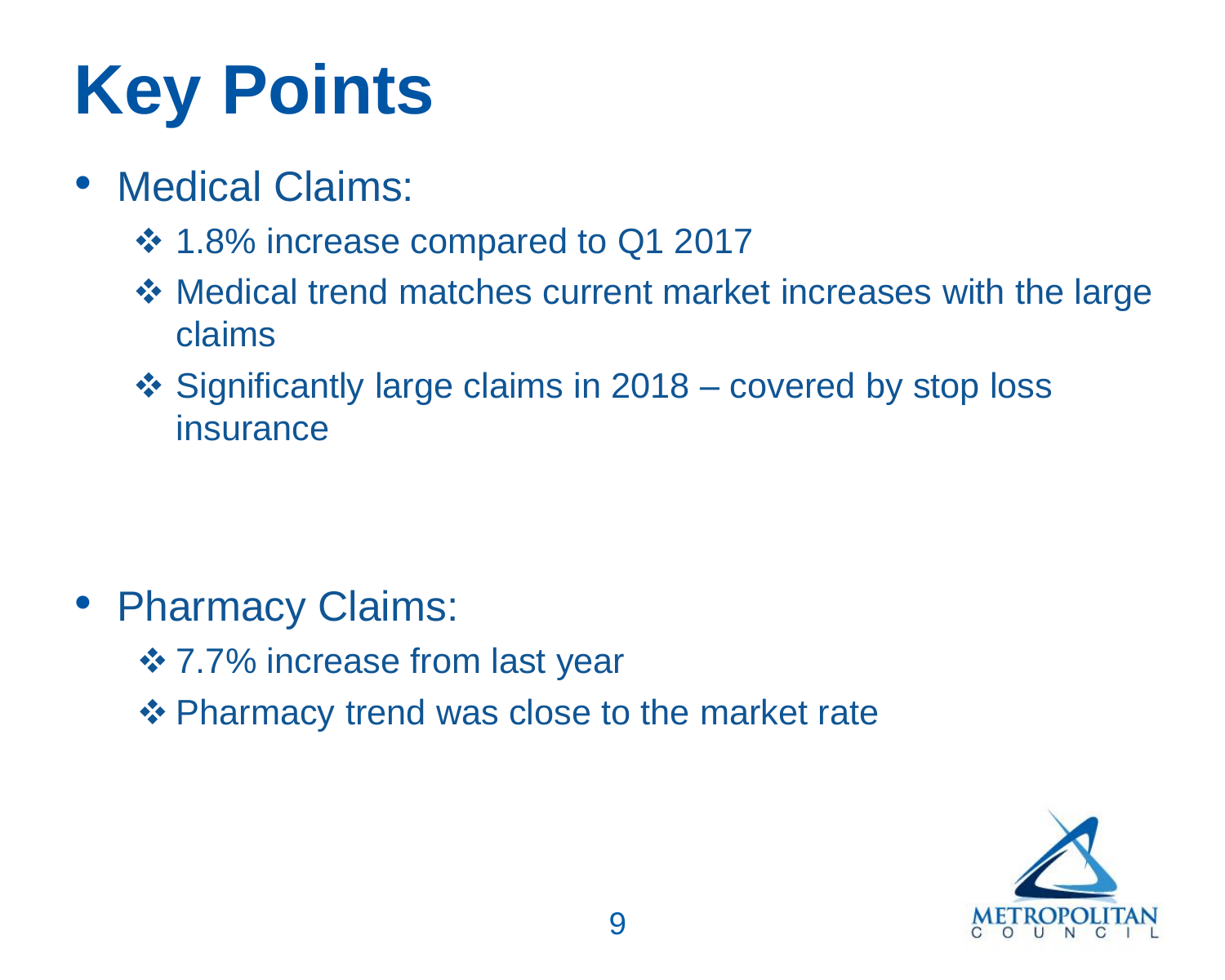## **Incurred Dental Claims - PMPM**





|    |                | Ø   |     |  |
|----|----------------|-----|-----|--|
| эp | Oct<br>$-2018$ | Nov | Dec |  |





Dental coverage is defined; history is consistent over four years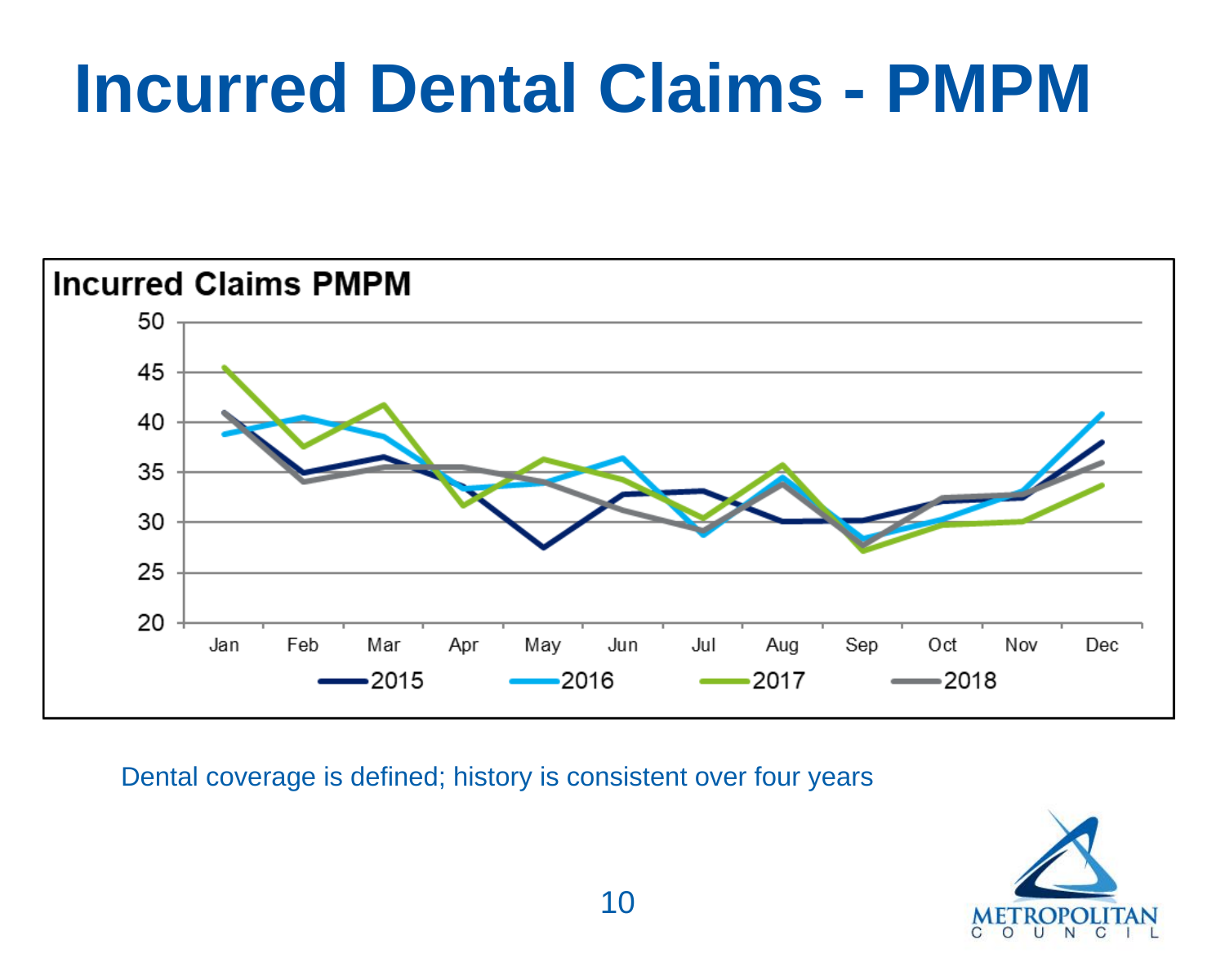## **Incurred Dental Claims - PMPM**





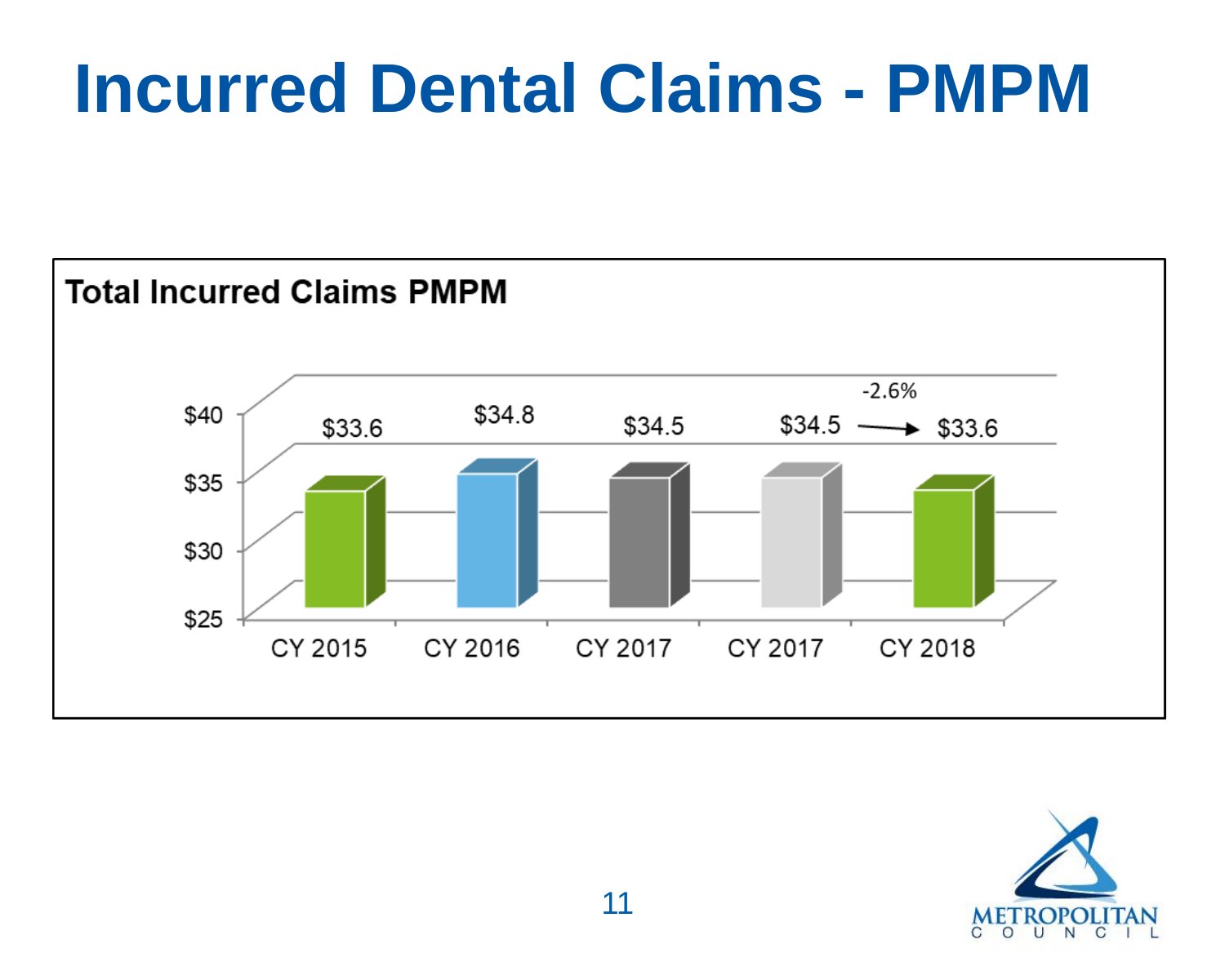## **Self-Insured HealthCare Plans - Activity**

Unaudited – Dollars in Millions





| December 31, 2018         | <b>Medical</b> | <b>Dental</b> |
|---------------------------|----------------|---------------|
| <b>Revenues:</b>          |                |               |
| <b>Premiums</b>           | \$74.68        | \$5.23        |
| Investment Income         | 0.64           | 0.05          |
| Other (drug rebates)      | 2.10           |               |
|                           | \$77.42        | \$5.28        |
| <b>Expenses:</b>          |                |               |
| Claims, Admin & Insure    | \$75.41        | \$4.74        |
| <b>Change in Reserves</b> | \$2.01         | \$0.54        |

- 
- **\$77.42 \$5.28**

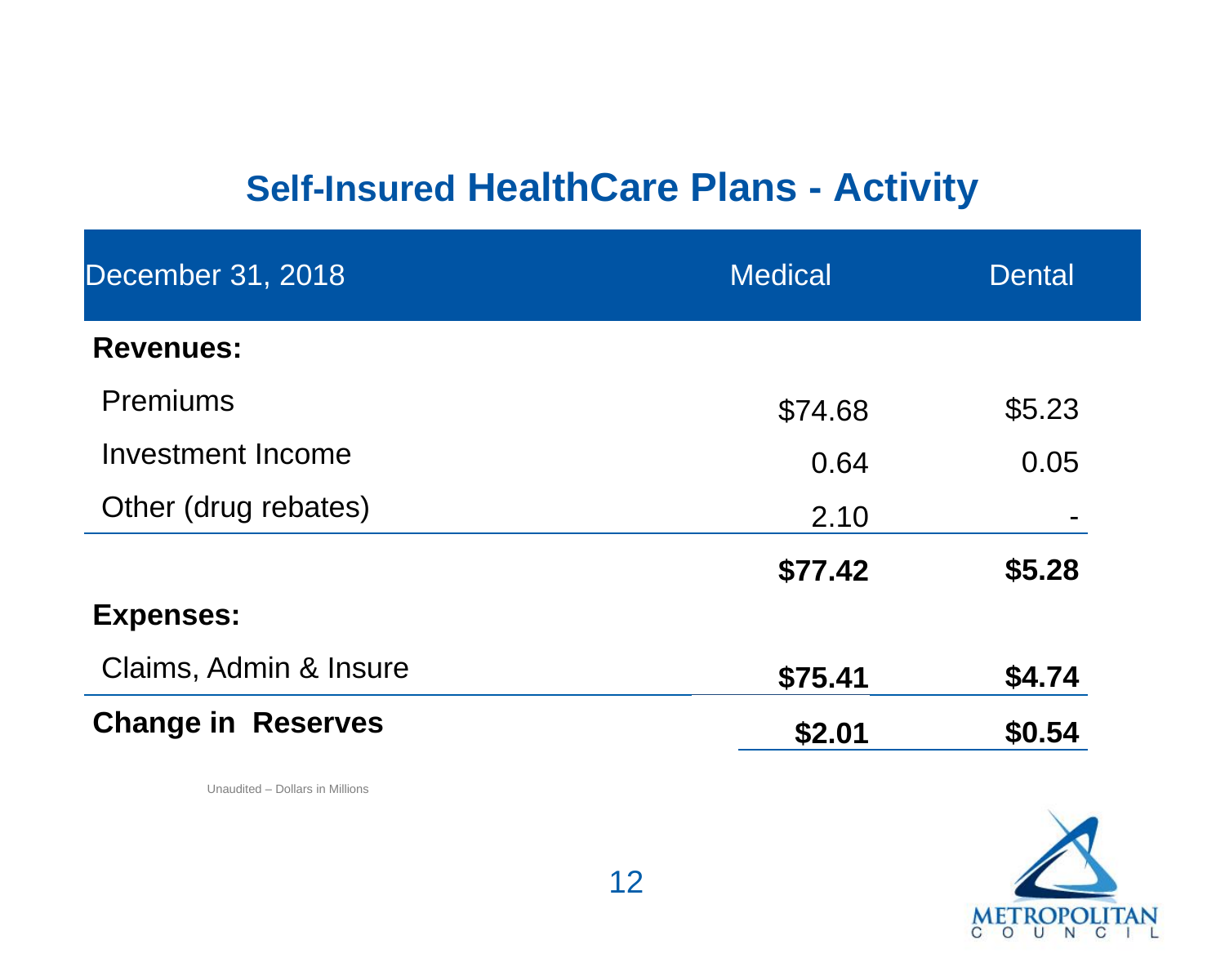## **Self-Insured HealthCare Plans - Reserves**

- **Ending Reserve Balance 12.31.17 \$26.93 \$2.19** 
	-
- **Ending Reserve Balance 12.31.18 \$28.94 \$2.73**
- $$4.74$

Unaudited – Dollars in Millions

## Dental

|                                        | <b>Medical</b> | <b>Dental</b> |
|----------------------------------------|----------------|---------------|
| <b>Ending Reserve Balance 12.31.17</b> | \$26.93        | \$2.19        |
| Change in Fund balance                 | 2.01           | 0.54          |
| <b>Ending Reserve Balance 12.31.18</b> | \$28.94        | \$2.73        |
| <b>2018 Actual Operating Expenses</b>  | \$75.41        | \$4.74        |
|                                        | 38%            | 58%           |

## 38% 58%

![](_page_13_Picture_10.jpeg)